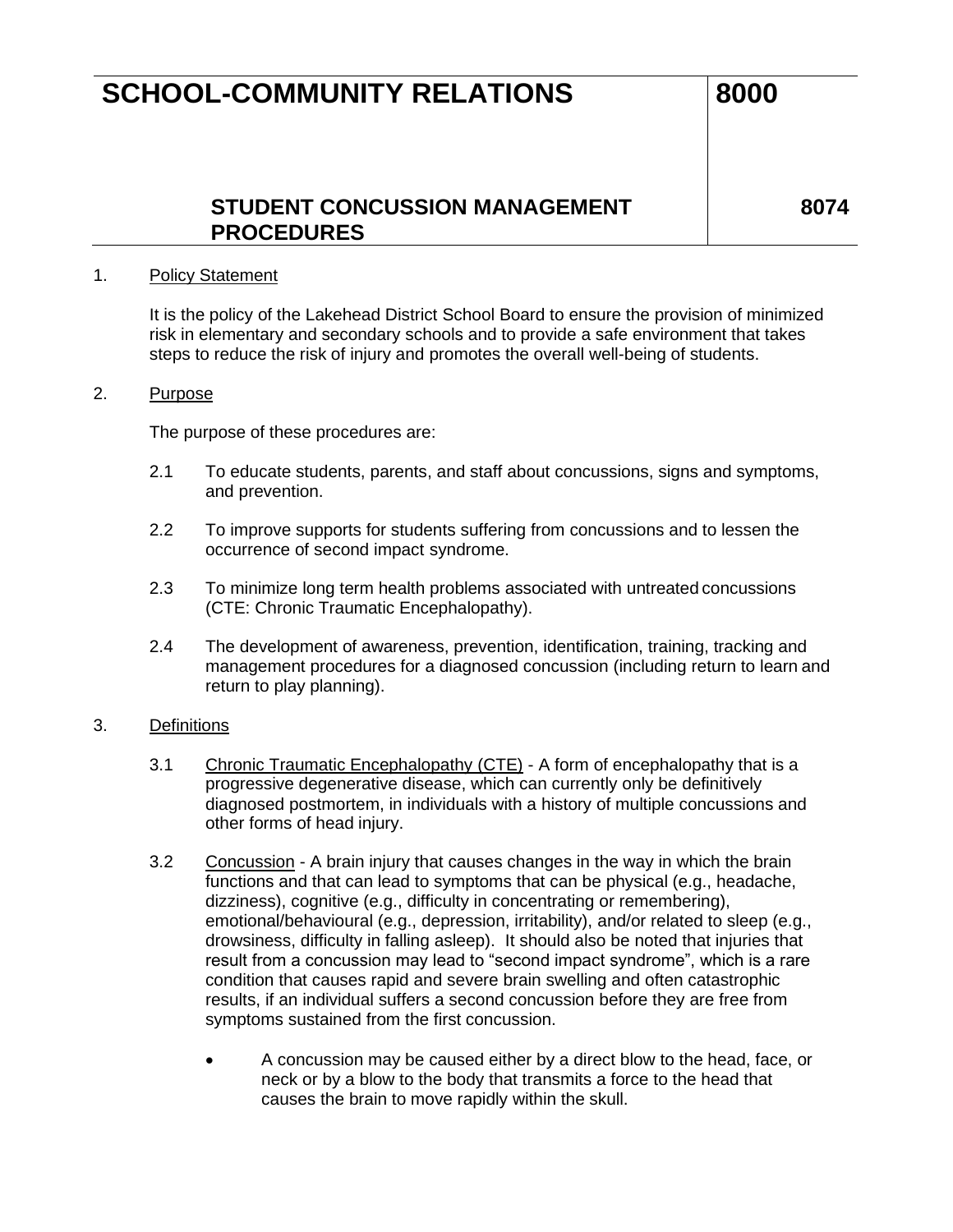### **STUDENT CONCUSSION MANAGEMENT PROCEDURES**

**8074**

- A concussion can occur even if there has been no loss of consciousness (in fact most concussions occur without a loss of consciousness).
- A concussion cannot normally be seen by means of medical imaging tests, such as X-rays, standard computed tomography (CT) scans, or magnetic resonance imaging (MRI) scans.
- 3.3 Encephalopathy Disorder or disease of the brain.
- 3.4 Return to Learn A four-step process to support/accommodate students, as needed, when returning to the classroom after a concussion.
- 3.5 Return to Play A six-step process to reintroduce students to activities and/or athletics after a concussion.
- 3.6 Second Impact Syndrome A rare condition that causes rapid and severe brain swelling and often catastrophic results, if an individual suffers a second concussion before they are free from symptoms sustained from the first concussion.
- 3.7 Sign Outward, objective evidence of illness, injury, or disease. i.e. loss of consciousness.
- 3.8 Symptom Subjective and unseen symptoms can only be detected or sensed by the injured or ill party. i.e. headache.

#### 4. Concussions Awareness

- 4.1 Research indicates that a concussion can have a significant impact on a student's cognitive and physical abilities and shows that activities that require concentration can cause a student's concussion symptoms to reappear or worsen.
- 4.2 It is important to develop strategies to assist students as they "return to school" (Appendix A) in the classroom, as it is to develop strategies to assist them as they "return to physical activity".
- 4.3 The most recent research now indicates that prolonged rest until all symptoms resolve is no longer recommended.
- 4.4 Without addressing identification and proper management, a concussion can result in permanent brain damage and, in rare occasions, even death.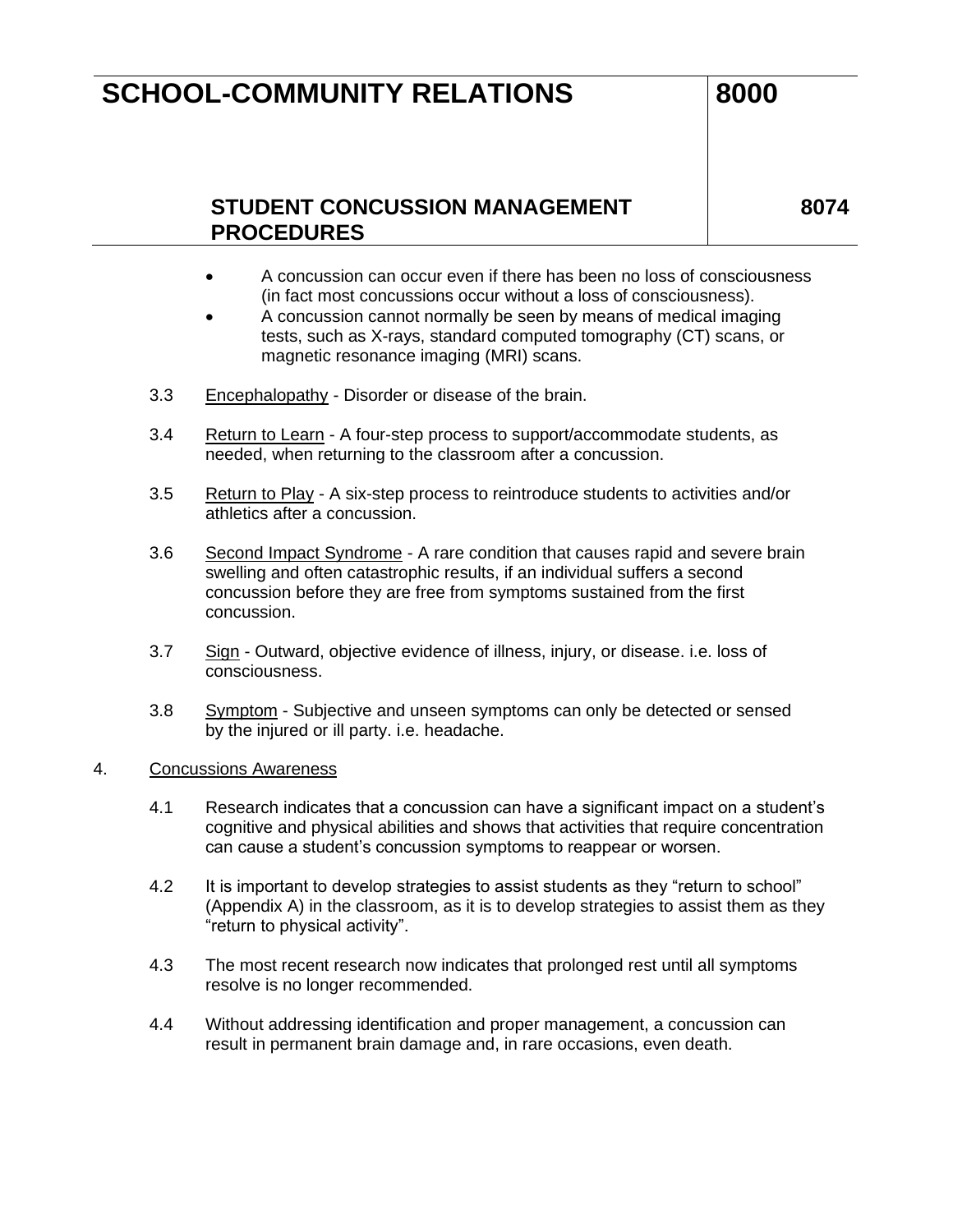### **STUDENT CONCUSSION MANAGEMENT PROCEDURES**

- 4.5 Once an individual has had a concussion, they are at increased risk for another concussion. Research suggests that a student who suffers a second concussion before they are symptom free from the first concussion is susceptible to a prolonged period of recovery, and possibly Second Impact Syndrome (a rare condition that causes rapid and severe brain swelling and often catastrophic results).
- 4.6 Children and adolescents are at the greatest risk for concussions and take longer to recover than adults. Traumatic brain injuries affect up to 2% of the population each year.
- 4.7 The risk of concussion is highest during activities with the potential for collisions:
	- during physical education;
	- during outdoor play; and/or
	- during inter-school sports or intramurals.
- 4.8 Concussions can however occur any time a person's brain impacts with their skull, for example, when the head connects with a surface or object (i.e. desk, floor), with another student, or when the head moves rapidly back and forth.
- 4.9 Concussions are serious because of the impact damage (primary injury) but also due to the secondary injuries that can develop after the impact. These include hemorrhage, cerebral swelling, decreased circulation, increased fatigue, mental confusion and failed memory, among other symptoms. The brain may take days, weeks or months to be restored to normal activity.
- 4.10 Due to the seriousness of a concussion, school administrators, educators (including occasional teachers), school staff, students, parents/guardians and identified school volunteers all have important roles to play in implementing the Board's concussion protocols, that is prevention, identification, and ongoing monitoring and management of a student with a concussion.
- 4.11 Most concussions do not result in a loss of consciousness.
- 4.12 Proper recognition and response to a concussion can prevent further injury and help with recovery.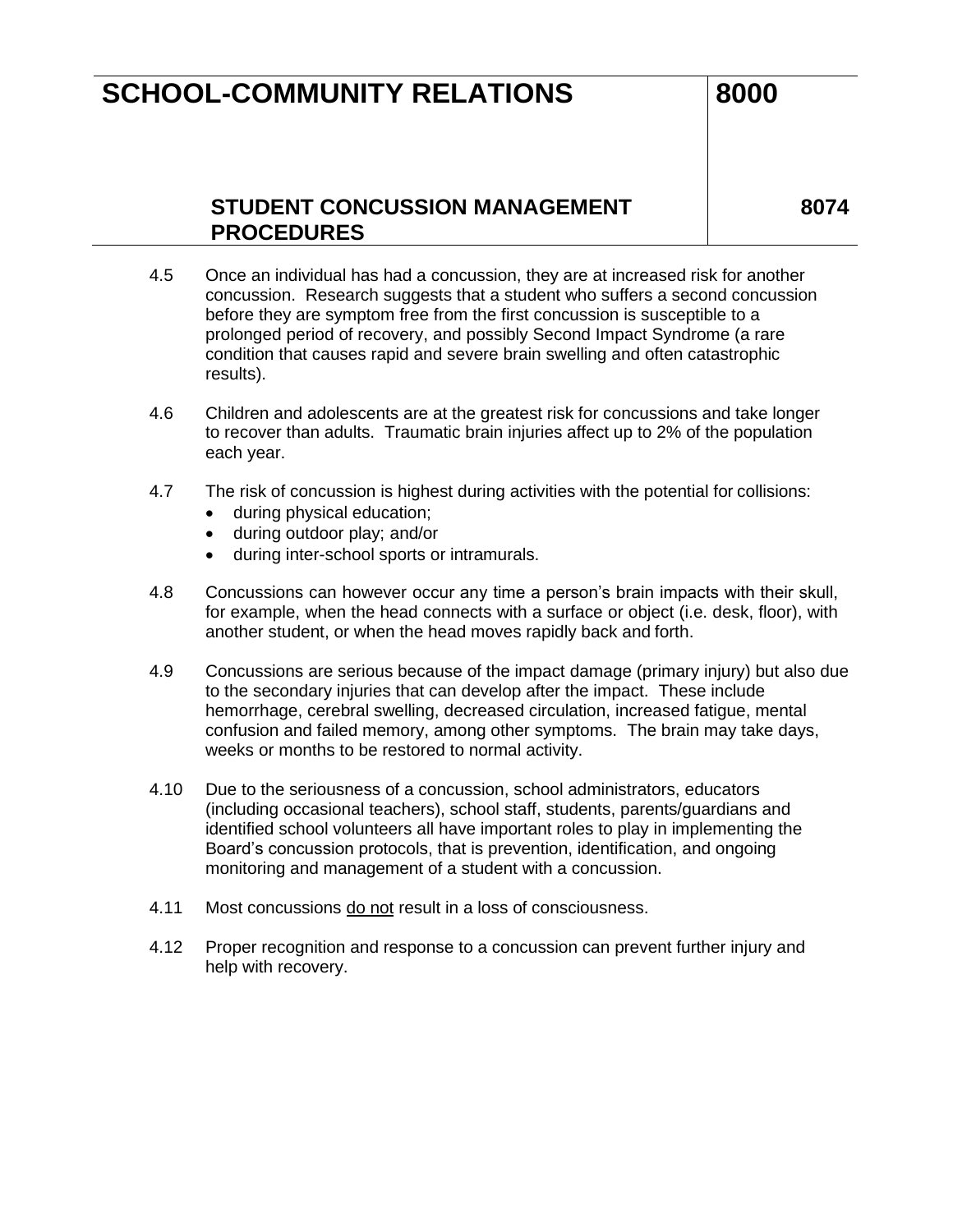### **STUDENT CONCUSSION MANAGEMENT PROCEDURES**

**8074**

#### 5. Concussion Awareness Strategies

- 5.1 To establish consistency of concussion awareness across the province, the government of Ontario has developed a set of Concussion Awareness Resources. These resources were developed by leading experts in injury prevention and are available on the government's concussion website (see references). The use of these resources will ensure that the information students receive regarding concussions at school is consistent with the information they receive from sport organizations.
- 5.2 Confirmation (via use of the Safe School Training Program), from each of the following individuals, that an approved Concussion Awareness Resource was reviewed every school year prior to participation in Board-sponsored interschool sports will occur (an approved Concussion Awareness Resource is one made available on the Ontario government's concussion website. It may also refer to resources that have been approved by the Lakehead District School Board, that are consistent with the government's Concussion Awareness Resources):
	- students participating in Board-sponsored interschool sports;
	- parents of students under 18 years of age who are participating in Boardsponsored interschool sports;
	- coaches participating in Board-sponsored interschool sports team (a coach includes any type of coach, including a head coach or assistant coach);
	- trainers participating in Board-sponsored interschool sports (a team trainer is an individual who is assigned by a school board to respond to athlete injuries. Students who are acting as team trainers under the supervision of a coach or teacher are not included in this definition);
	- officials participating in Board-sponsored interschool sports (an official includes an umpire, a referee or a judge, but only if the official presides over the field of play. Students who are acting as officials under the supervision of a coach or teacher are not included in this definition).
- 5.3 Concussion Awareness Resources will be made available for example, through letters or emails, in a student handbook, and/or on the Board's website – to students; parents; school and Board staff; volunteers; Indigenous communities, partners, and organizations; organizations that use school facilities such as community sport organizations and licensed child-care providers operating in the Board's schools; as well as relevant community-based organizations, as appropriate.
- 5.4 Provisions for connecting student learning about concussions with the curriculum, will occur, where relevant. Also, to further support awareness among students, an annual concussion awareness event for students will be held on or around Rowan's Law Day, which occurs on the last Wednesday in September.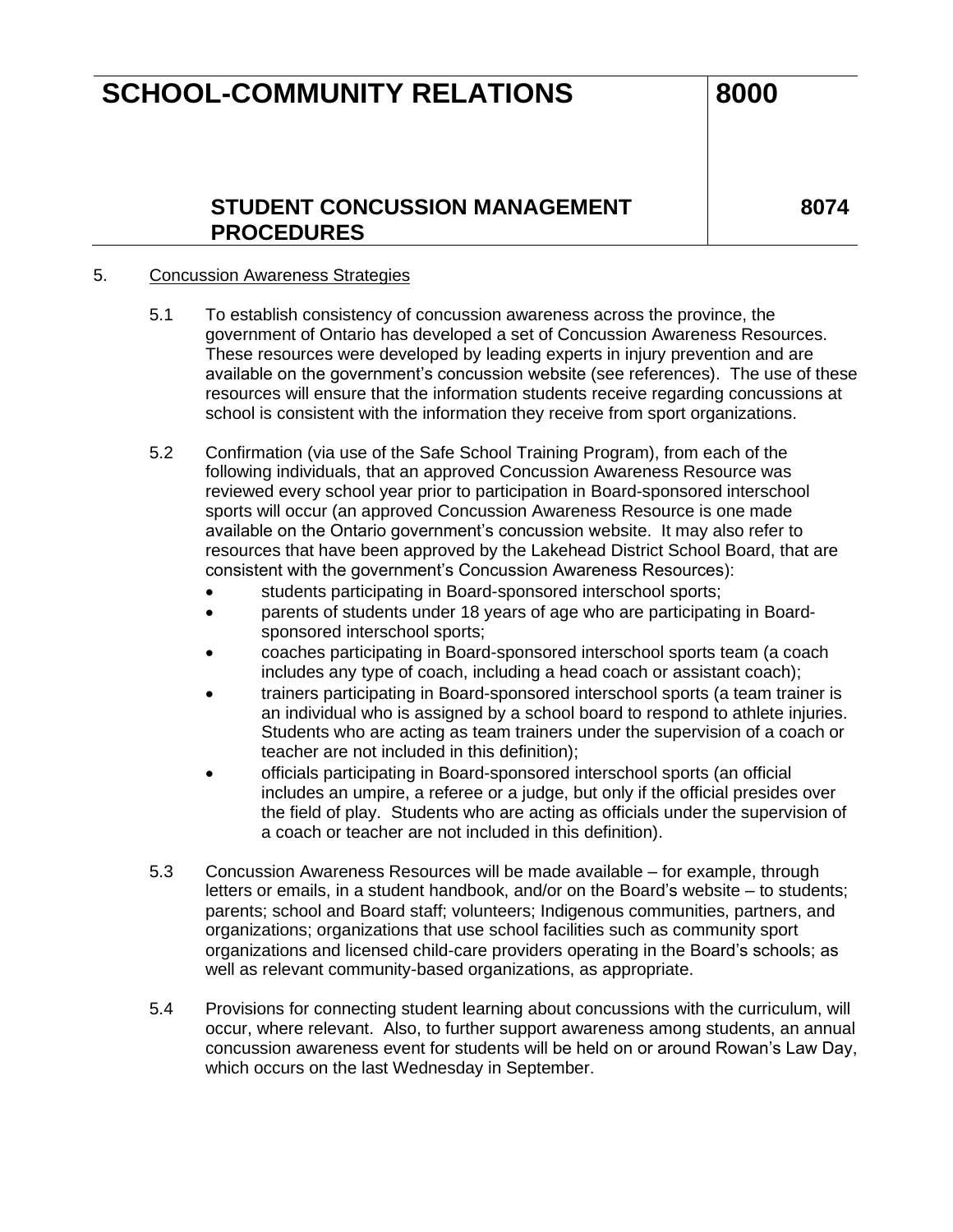### **STUDENT CONCUSSION MANAGEMENT PROCEDURES**

**8074**

#### 6. Concussion Awareness Training

6.1 Annual concussion training for relevant school staff about the policy itself and the content of the approved Concussion Awareness Resources will occur. The training will occur by the last Wednesday in September, Rowan's Law Day, every school year. New Board staff will complete training as part of the new hire orientation. Training is available through the Safe School Training Program that is mandatory for all relevant school staff.

#### 7. Concussion Prevention Strategies

Anytime a student is involved in physical activity, there is a chance of sustaining a concussion. Therefore, it is important to encourage a culture of safety mindedness and take a preventative approach when students are physically active. Concussion prevention is important. Evidence indicates that education about concussion leads to a reduction in the incidence of concussion and improved outcomes from concussion strategies, as appropriate, will be implemented for preventing and minimizing the risk of sustaining concussions at school.

- 7.1 Concussion Codes of Conduct
	- 7.1.1 Concussion Codes of Conduct (Appendix B) are established for several groups participating in Board-sponsored interschool sports – students and parents of students under 18 years of age, as well as coaches and team trainers. A review of the Concussion Codes of Conduct will occur whenever the concussion policy is reviewed or updated, at a minimum.
	- 7.1.2 The Concussion Codes of Conduct include the following requirements, and depending on their roles and responsibilities, individuals involved in Boardsponsored interschool sports must commit to the relevant requirements below:
		- maintaining a safe learning environment;
		- teaching and/or learning and applying the rules of a physical activity/sport;
		- implementing the skills and strategies for a physical activity in a proper progression;
		- fair play and respect for all;
		- acknowledging and respecting the consequences for prohibited play that is considered high-risk for causing concussions;
		- providing opportunities to discuss potential issues related to concussions recognizing and reporting concussions;
		- acknowledging the importance of communication between the student, parents, school staff and any sport organization with which the student is registered;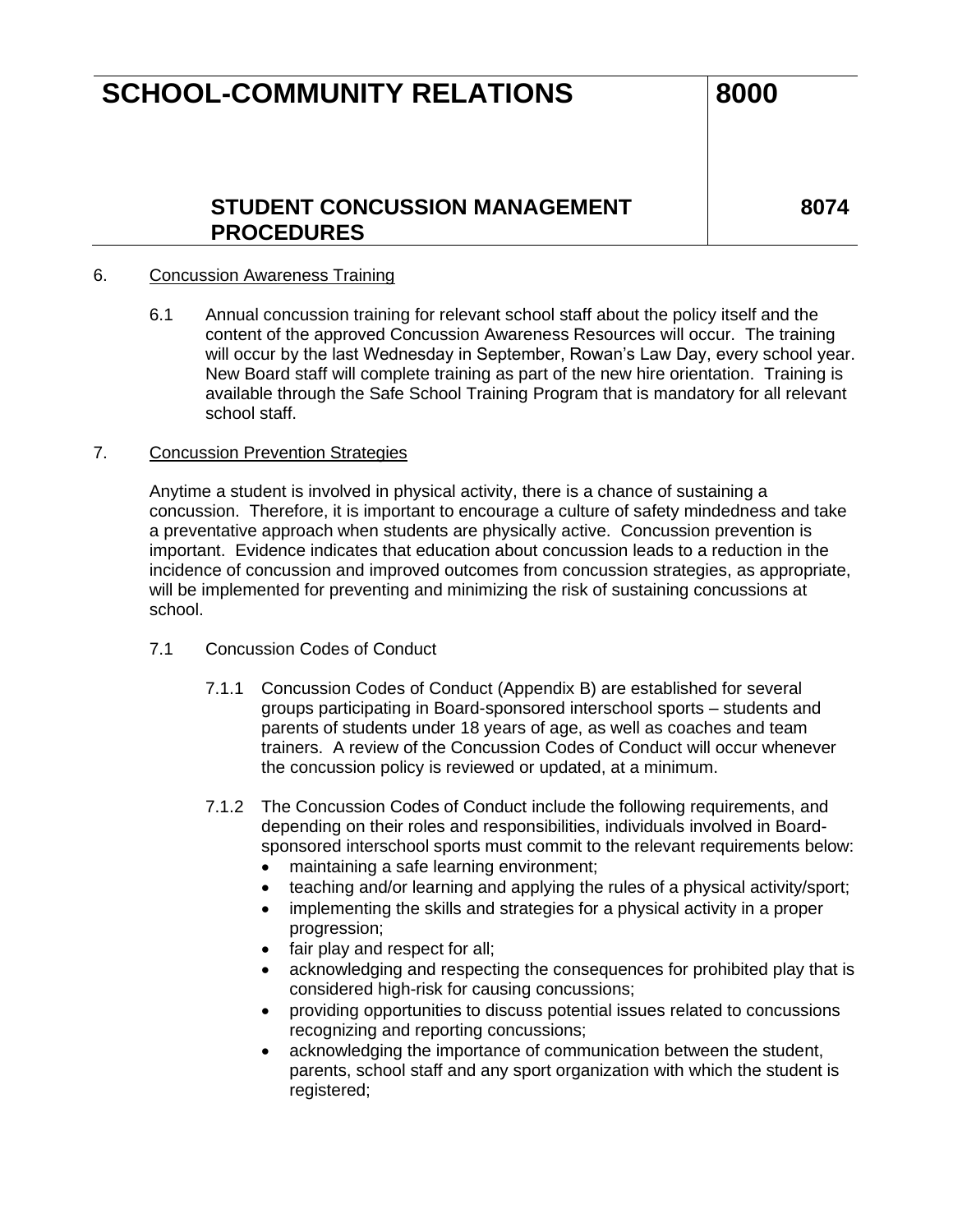### **STUDENT CONCUSSION MANAGEMENT PROCEDURES**

- supporting the implementation of a Return to School Plan for students who have a concussion diagnosis; and
- prioritizing a student's return to learning as part of the Return to School Plan.
- 7.1.3 Refer to Appendix B for Concussion Codes of Conduct templates, that are specific to the roles and responsibilities of the individuals involved in Boardsponsored interschool sports.
- 7.1.4 Every school year, confirmation will occur from each of the following individuals, that the relevant Concussion Code of Conduct was reviewed prior to participation in Board-sponsored interschool sports:
	- students participating in Board-sponsored interschool sports;
	- parents of students under 18 years of age who are participating in Boardsponsored interschool sports;
	- coaches participating in Board-sponsored interschool sports team; and
	- trainers participating in Board-sponsored interschool sports.
- 7.1.5 The Concussion Codes of Conduct will be made available for example, through letters or emails, in a student handbook, and/or on the Board's website – to students; parents; school and Board staff; volunteers; Indigenous communities, partners and organizations; organizations that use school facilities such as community sport organizations and licensed childcare providers operating in the Board's schools; as well as relevant communitybased organizations, as appropriate.
- 7.2 Other Preventative Considerations
	- 7.2.1 Education for coaches, staff, parents and students to:
		- recognize the signs and symptoms of concussions;
		- remove injured students from activity;
		- increase awareness of concussion prevention;
		- teach proper sport techniques and encourage physical preparedness in proper progression;
		- document safety lessons (date, time, brief content, and list of students in attendance) so that absent students can be taught safety skills prior to the next activity session;
		- reduce impact that could lead to concussion;
		- teach students that it is not smart or a "badge of honour" to continue playing with a head injury. Avoid telling injured players they are fine and discourage others from pressuring the student to continue play;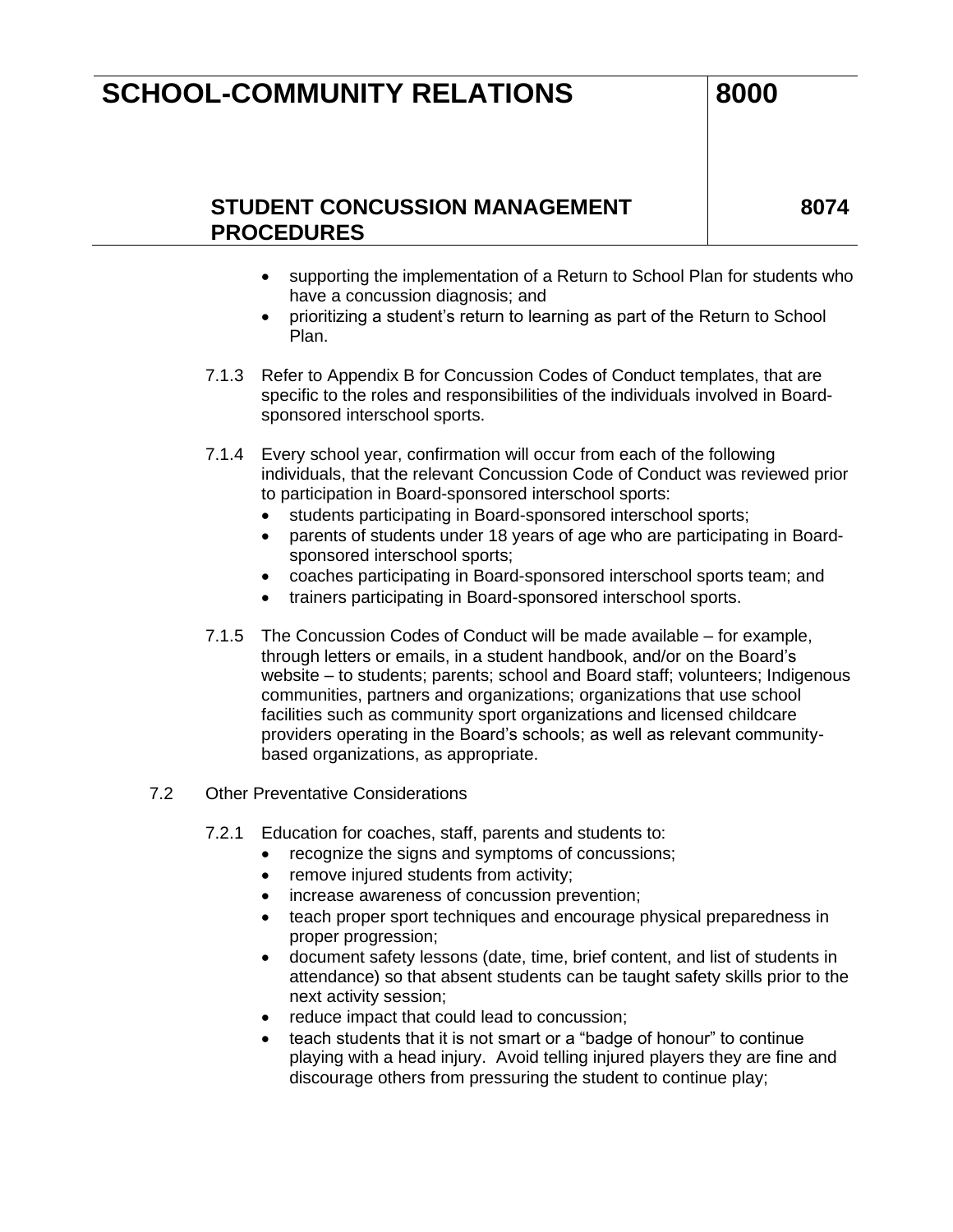### **STUDENT CONCUSSION MANAGEMENT PROCEDURES**

**8074**

- teach that return to learn accommodations are equally important to concussion recovery; and
- refer to Appendix C for guidelines and information.
- 7.2.2 Ensuring the proper protective equipment is worn that is appropriate to the sport and that it:
	- fits properly;
	- is well maintained and visually inspected prior to use; and
	- is worn consistently and correctly.
- 7.2.3 Students should follow, and teachers should enforce rules for safety, the rules of the sport and fair play practices.
- 7.3 Further strategies, as appropriate, will be identified and developed for preventing and minimizing the risk of sustaining concussions at school.

#### 8. Identification of a Suspected Concussion

Refer to the Concussion Signs and Symptoms (Appendix D) and the Tool to Identify a Suspected Concussion (Appendix E) created by OPHEA. These forms should be readily available in print copy for all teachers, coaches and staff to access when there is a suspected concussion.

- 8.1 Stakeholders identified by the Board/school (for example, school administrators, teachers, coaches, school first aiders) who have been trained to identify signs and symptoms of a suspected concussion are responsible for the identification and reporting of students who demonstrate observable signs of a head injury or who report concussion symptoms and to put the following process in place when there is a suspected concussion:
	- immediately and safely remove a student who is suspected of having sustained a concussion from an activity, regardless of whether the concussion was sustained or is suspected to have been sustained at school or elsewhere;
	- refer to Concussion Signs and Symptoms (Appendix D);
	- complete the Tool to Identify a Suspected Concussion (Appendix E) on paper;
	- call emergency medical services if a student has any "red flag" signs and/or symptoms (Appendix D, E);
	- inform the student and the student's parents, if the student is under 18 years of age, that removal from the activity was necessary due to a suspected concussion;
	- advise the student who is suspected of having sustained a concussion and the student's parents, if the student is under 18 years of age, that the student should undergo a medical assessment by a physician or nurse practitioner;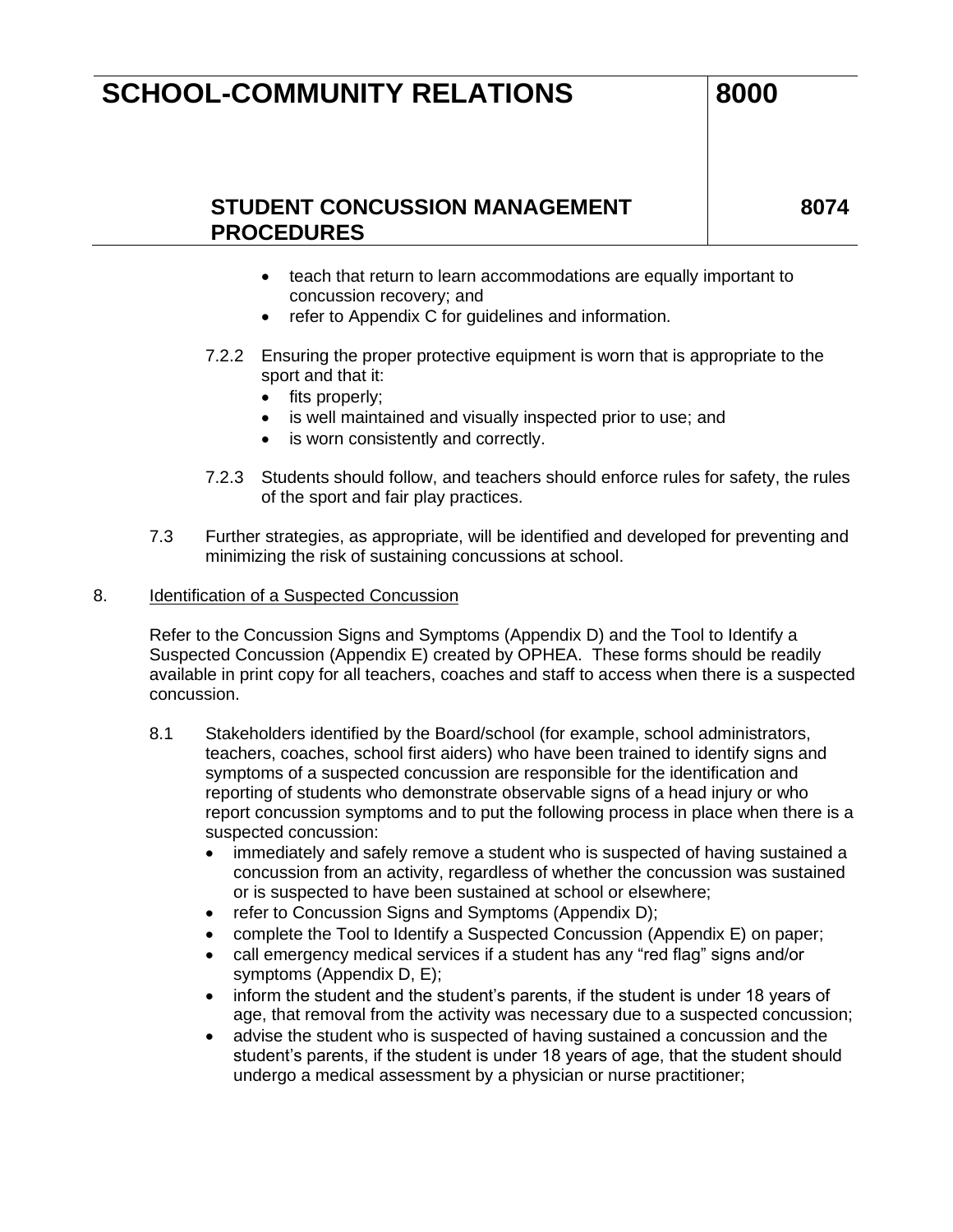### **STUDENT CONCUSSION MANAGEMENT PROCEDURES**

**8074**

- send the form, Tool to Identify a Suspected Concussion (Appendix E), filled out by the staff member or coach, with the student and the student's parents, if the student is under 18, to the medical assessment;
- the student and the student's parents, if the student is under 18, will be provided with Concussion Assessment and Diagnosis/Return to Physical Activity Form (Appendix F) to be completed by a medical practitioner and return the first page to the school; and
- refer the student and the student's parents, if the student is under 18, to the following website:<https://safety.ophea.net/concussions> which provides information about the Board's process for supporting a student with a suspected concussion, and the Board's Return to School plan (Appendix A).

In some instances, the stakeholder may not observe any signs, or have any symptoms reported, but because of the nature of the impact, will suspect a concussion. This suspected concussion/concussion event must be reported for 24 hour monitoring.

- 8.1.1 Please note:
	- signs and/or symptoms can appear immediately after the injury or may take hours or days to emerge;
	- signs and symptoms may be different for everyone;
	- a student may be reluctant to report symptoms because of a fear that they will be removed from the activity, their status on a team or in a game could be jeopardized or academics could be impacted;
	- it may be difficult for younger students (under the age of 10), students with special needs, or students for whom English/French is not their first language to communicate how they are feeling; and
	- signs for younger students (under the age of 10) may not be as obvious as in older students.
- 8.2 For clarification please note that:
	- a student who is suspected of having sustained a concussion, or the student's parents, if the student is under 18 years of age, should be encouraged to provide confirmation (Appendix F) that the student has undergone a medical assessment by a physician or nurse practitioner to support the student's return to learning (Appendix G); and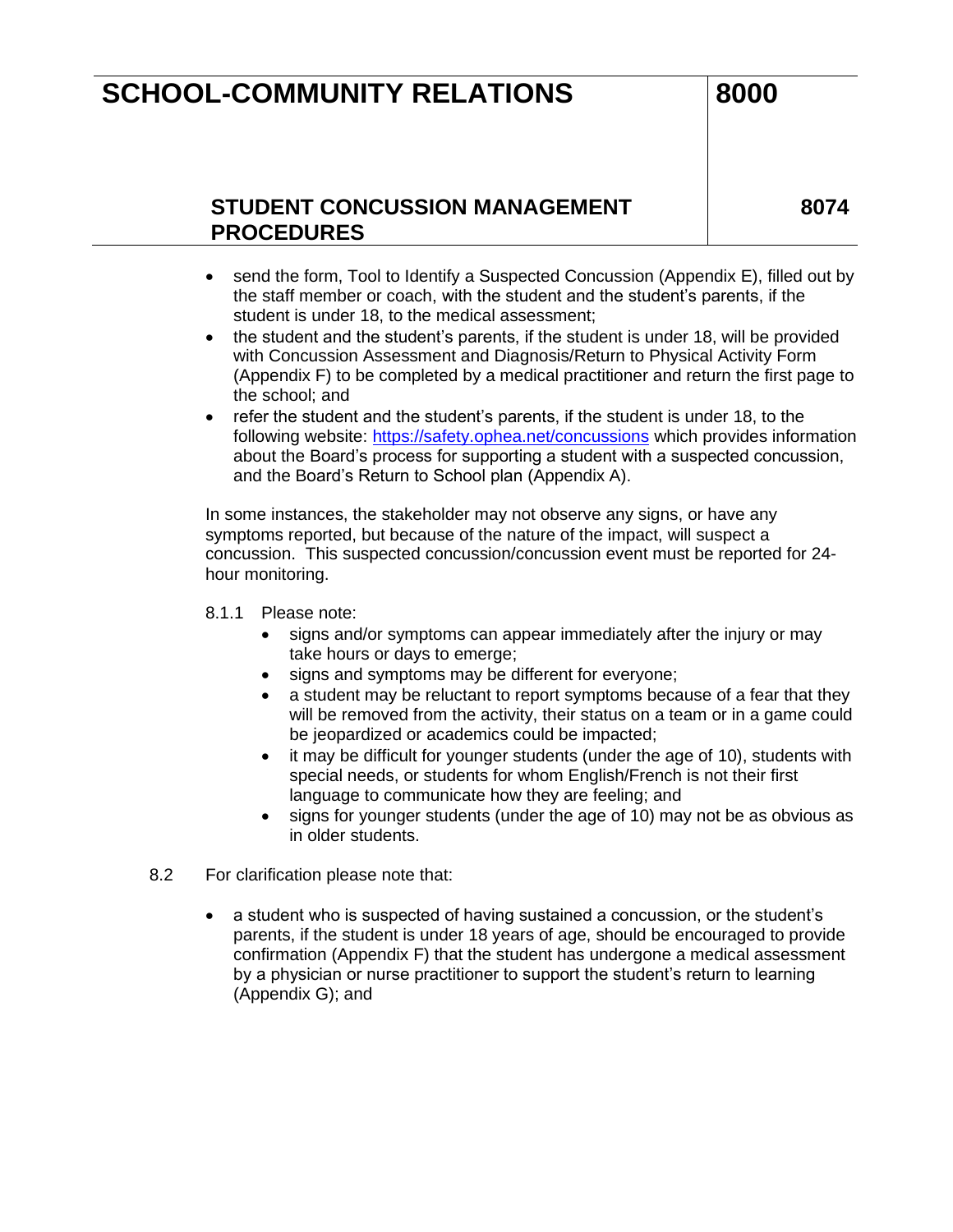### **STUDENT CONCUSSION MANAGEMENT PROCEDURES**

**8074**

- a student who is suspected of having sustained a concussion, or the student's parents, if the student is under 18 years of age, must provide confirmation that the student has undergone a medical assessment by a physician or nurse practitioner and has not been diagnosed with a concussion, along with confirmation that the student has been medically cleared, before the student can return to full participation in physical activity (Appendix F).
- 8.3 Following the Initial Identification of a Suspected Concussion

The instructions and responsibilities identified within this section must be followed if other concussion sign(s) and/or other concussion symptom(s) are observed, reported, and/or the student does not answer all the Quick Memory Function Check (Appendix E) questions correctly.

- 8.3.1 Teacher/Coach Response
	- do not allow the student to return to physical activity/practice/ competition that day even if the student states that they are feeling better;
	- do not leave the student alone until a parent/guardian arrives;
	- contact the student's parents/guardians (or emergency contact) to inform them:
		- of the incident:
		- of the reported concussion sign(s) and symptom(s) and the results of the Quick Memory Function Check (consult the Tool to Identify a Suspected Concussion – Appendix E);
		- that the student must be accompanied home by a responsible adult; and
		- that the student needs an urgent medical assessment as soon as possible that same day by a medical doctor or nurse practitioner.
	- provide parents with a medical concussion assessment form (Appendix F);
	- monitor and document any changes in the student;
	- ff any signs or symptoms worsen, call 911;
	- consult the Board's injury report form for documentation procedures;
	- do not administer medication unless the student requires medication for other conditions (for example, insulin for a student with diabetes, inhaler for asthma); and
	- the student must not operate a motor vehicle.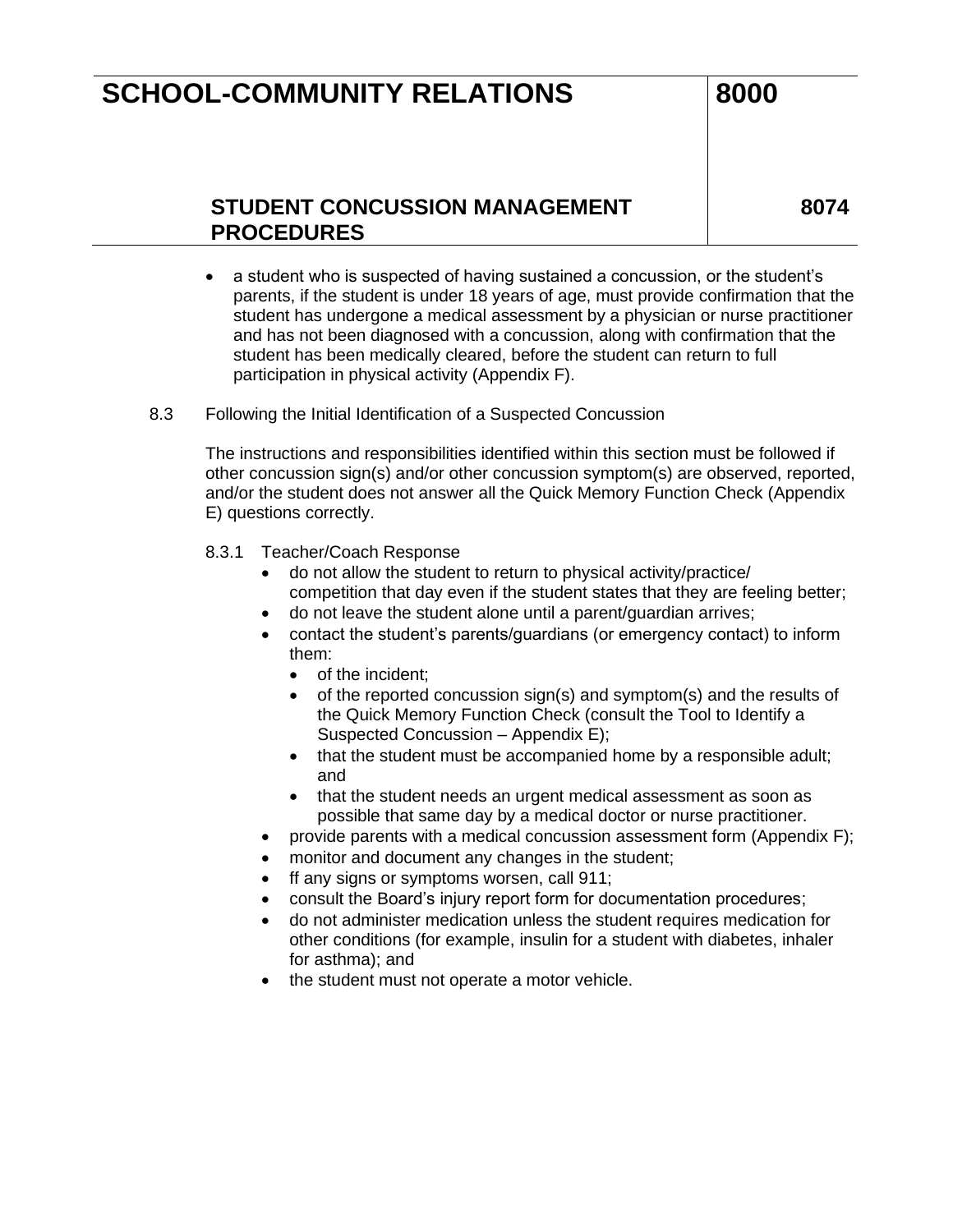### **STUDENT CONCUSSION MANAGEMENT PROCEDURES**

**8074**

#### 8.3.2 Information for Parents/Guardians

- a tool to identify a suspected concussion (Appendix E);
- the student needs an urgent medical assessment as soon as possible that same day by a medical doctor or nurse practitioner (consult the Concussion Assessment & Diagnosis Form Appendix F);
- the student must be accompanied home by a responsible adult;
- the student must not be left alone; and
- parents/guardians must communicate the results of the medical assessment (that is, the student has a diagnosed concussion, the student does not have a diagnosed concussion) to the school principal/designate prior to the student returning to school. Consult the Concussion Assessment & Diagnosis Form (Appendix F).
- 8.3.3 Responsibilities of the School Principal/Designate
	- the school principal/designate must inform all school staff (for example, classroom teachers, physical education teachers, intramural supervisors, coaches) and volunteers (prior to communicating with volunteers, consult the Board's protocol for sharing of student information) who work with the student that the student must not participate in any learning or physical activities until the parents/guardians communicates the results of the medical assessment to the school principal/designate (consult the Medical Concussion Assessment Form).
- 8.4 A Possible Concussion Event is Recognized but No Sign(s) and/or Symptom(s) are **Identified** 
	- please note that concussion sign(s) and/or symptom(s) can occur hours to days later;
	- if a teacher/coach recognizes that a suspected concussion event occurred (due to the jarring impact) but no concussion sign(s) and/or symptom(s) were observed or reported and the student correctly answers all the Quick Memory Function Check, the Teacher/Coach Response must be followed; and
	- in addition, the steps in Responsibilities of the School Principal/Designate must be taken and the information identified in Information/Tools for Parents/Guardians must be communicated to parents/guardians.

#### 9. Return to School Plan

After a suspected concussion has been identified (that is, sign(s) and/or symptom(s) are observed or reported), the student must be assessed by a medical doctor or nurse practitioner as soon as reasonably possible. The parent/guardian must communicate to the school the results of the medical concussion assessment.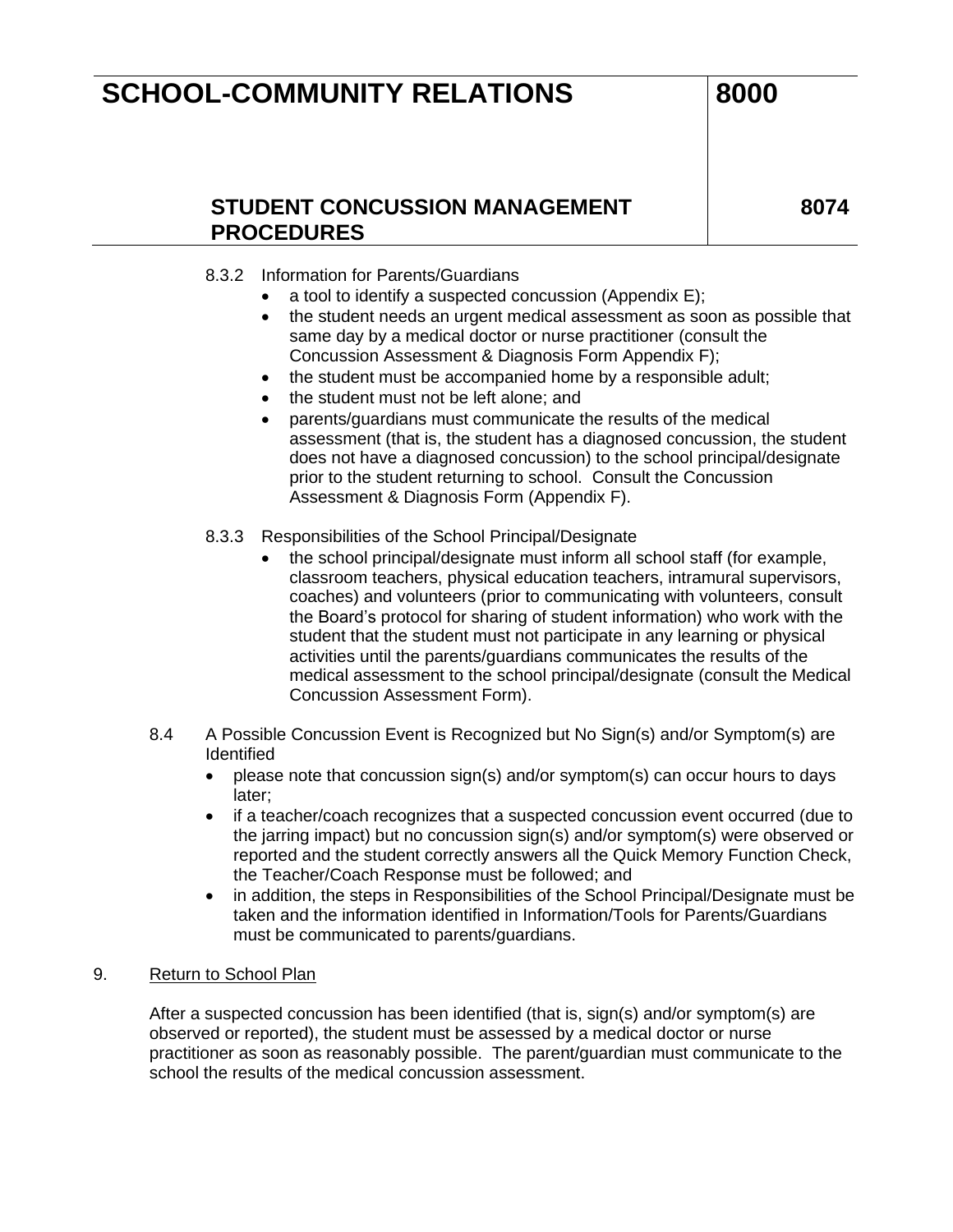### **STUDENT CONCUSSION MANAGEMENT PROCEDURES**

**8074**

A Return to School Plan (Appendix A) will be developed for students who have been diagnosed with a concussion, regardless of whether the concussion was sustained at school or elsewhere. The Return to School Plan includes both the student's return to learning and their return to physical activity. If a concussion is diagnosed:

- principals and staff will engage student and the student's parents, if the student is under 18, in a Return to School Plan for Return to Learning (Appendix G) which contains a form to be filled in together and shared with all relevant staff. The return to learning process is unique to each student;
- principals and staff will engage student and the student's parents, if the student is under 18, in a Return to Physical Activity Process (Six Step Approach - Appendix F) at an appropriate time as identified by a medical practitioner and the student or student's parent if student is under 18. All six steps must be completed before the student with a concussion is able to return to full participation in physical activity. These forms must be provided to parents once a concussion is diagnosed.
- 9.1 The Return to School Plan will:
	- establish a process outlining the graduated steps that a student is expected to follow in order to return to learning and to physical activity;
	- require that the student and the student's parents, if the student is under 18 years of age, be informed of the importance of sharing with the school any medical advice or recommendations received in relation to the student's concussion diagnosis and their return to learning and physical activity;
	- require that the student and the student's parents, if the student is under 18 years of age, be informed of the importance of disclosing the concussion diagnosis to any relevant organizations with which the student is involved or registered (e.g., sport organizations); and
	- require that the student or the student's parents, if the student is under 18 years of age, provide confirmation of medical clearance by a physician or nurse practitioner as a prerequisite for the student's return to full participation in physical activity.
- 9.2 When these requirements are met, schools can rely on the information received from a student or the student's parents, if the student is under 18 years of age, in carrying out the Board's responsibilities as part of the Return to School Plan.
- 9.3 When developing the Return to School Plan (Appendix A), those developing the plan should note that the return to learning process is designed to meet the particular needs of the student, so there is no preset plan of strategies and/or approaches to assist with the return to learning activities. The return -to-physical activity process follows an internationally recognized graduated approach.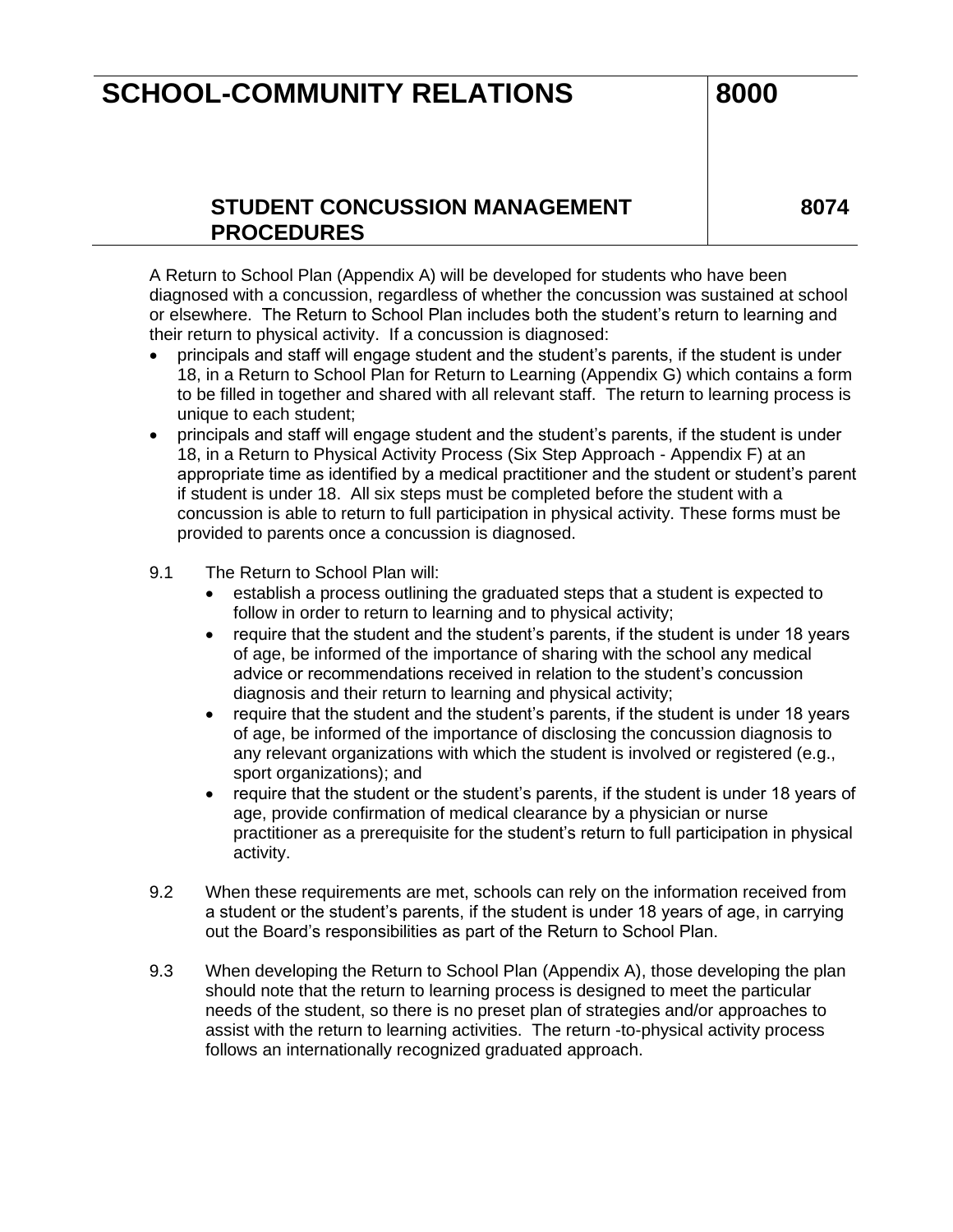### **STUDENT CONCUSSION MANAGEMENT PROCEDURES**

**8074**

- 9.4 If a student who is recovering from a concussion is experiencing long-term difficulties that begin to affect their learning, the school should follow established processes for identifying and documenting instructional approaches and resources that may be required for responding to the student's ongoing learning needs (e.g., individualized classroom accommodations). Please refer to Appendix G for a list of sample strategies to support students experiencing long-term difficulties that begin to affect their learning.
- 9.5 The management of a student's concussion is a shared responsibility, requiring regular communication between the home, school (Collaborative Team) and sport organizations with which a student is involved and registered, with consultation from the student's medical doctor or nurse practitioner. Other licensed healthcare providers (a healthcare provider who is licensed by a national professional regulatory body to provide concussion-related healthcare services that fall within their licensed scope of practice) may play a role in the management of a diagnosed concussion. Examples include nurses, physiotherapists, chiropractors and athletic therapists.

#### 10. Concussion Tracking

- 10.1 In accordance with relevant privacy legislation, a student's progress, from removal from an activity due to a suspected concussion, to the return, through graduated steps, to learning and to physical activity will be documented and tracked (note that diagnostic and/or clinical information meets the definition of personal health information under the Personal Health Information Protection Act, 2004).
- 10.2 The Ministry of Education and the Lakehead District School Board recognizes the sensitive nature of personal health information and reminds schools to collect, use, and disclose only the relevant diagnostic information needed to fulfil the requirements of this policy and to disclose it only to the parties identified in this policy.
- 10.3 The schools and/or Board must limit the collection, use, access, and disclosure of personal and health information to that which is reasonably necessary to carry out the Board's concussion identification procedures and Return to School Plan. Personal and health information collected by the school and/or Board must be retained, disclosed, and disposed of in accordance with the Board's personal information retention policy.

#### 11. Responsibilities

- 11.1 Principals or designates are responsible for:
	- 11.1.1 Ensuring first aid is provided to a student experiencing a head injury.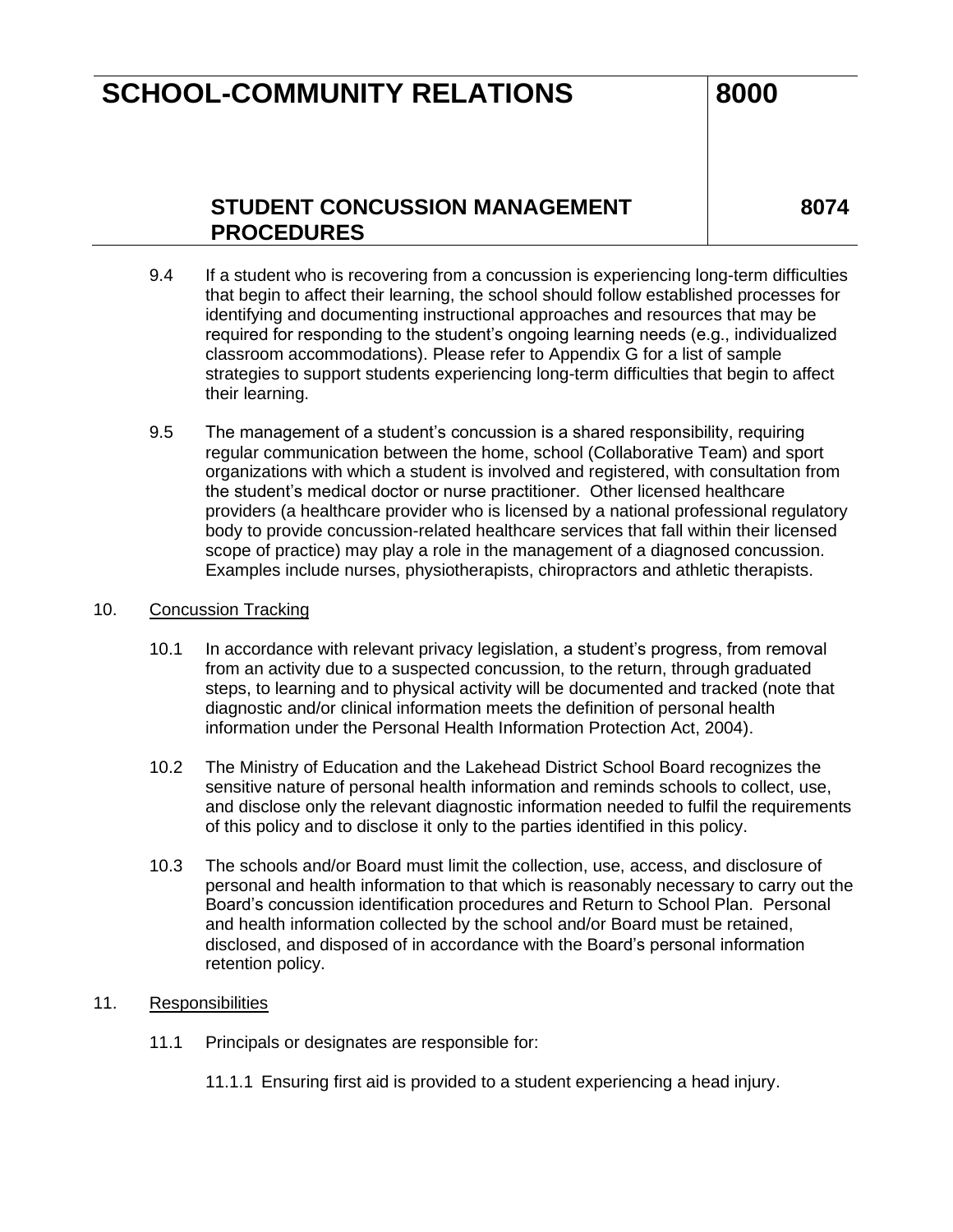### **STUDENT CONCUSSION MANAGEMENT PROCEDURES**

- 11.1.2 Ensuring staff is aware of the signs and symptoms of concussions.
- 11.1.3 Enforcing the procedure that excludes concussed students from athletics, physical education, and learning until cleared by a physician.
- 11.1.4 Once the parent/guardian has informed the school principal/designate of the results of the Medical Assessment, the school principal/designate must inform all school staff (for example, classroom teachers, physical education teachers, intramural supervisors, coaches) and volunteers who work with the student of the results.
- 11.1.5 Ensuring an appropriate Return to School Plan (Appendix A) is developed and implemented to meet the student's academic needs by:
	- appointing staff members to monitor and ensure adequate communication to meet student's needs (including the communication of information to the appropriate staff members);
	- initiating the writing of an Individual Education Plan (IEP), if necessary, to support reasonable adjustments to student's schedules;
	- consider the option of home instruction, in consultation with the superintendent;
	- update medical information in Trillium;
	- review student's transportation plan and develop an Individual Student Transportation Plan (ISTP), if necessary, to support learning, in consultation with the superintendent; and
	- ensure all documentation is filed as per the Board's 8074 Student Concussion Management Policy.
- 11.1.6 Communicating with parents/guardians and students about concussion awareness and their responsibilities regarding concussion management.
- 11.2 Teachers, coaches and other Board staff are responsible for:
	- following Response to Suspected Concussion (see Appendix D and E);
	- accommodating student learning needs; refer to IEP if one is developed;
	- observing student for changes, including worsening signs, and notifying parents and principal or designate of observed changes; and
	- interacting with the student's parents/guardians to obtain and share information about progress and challenges, when possible.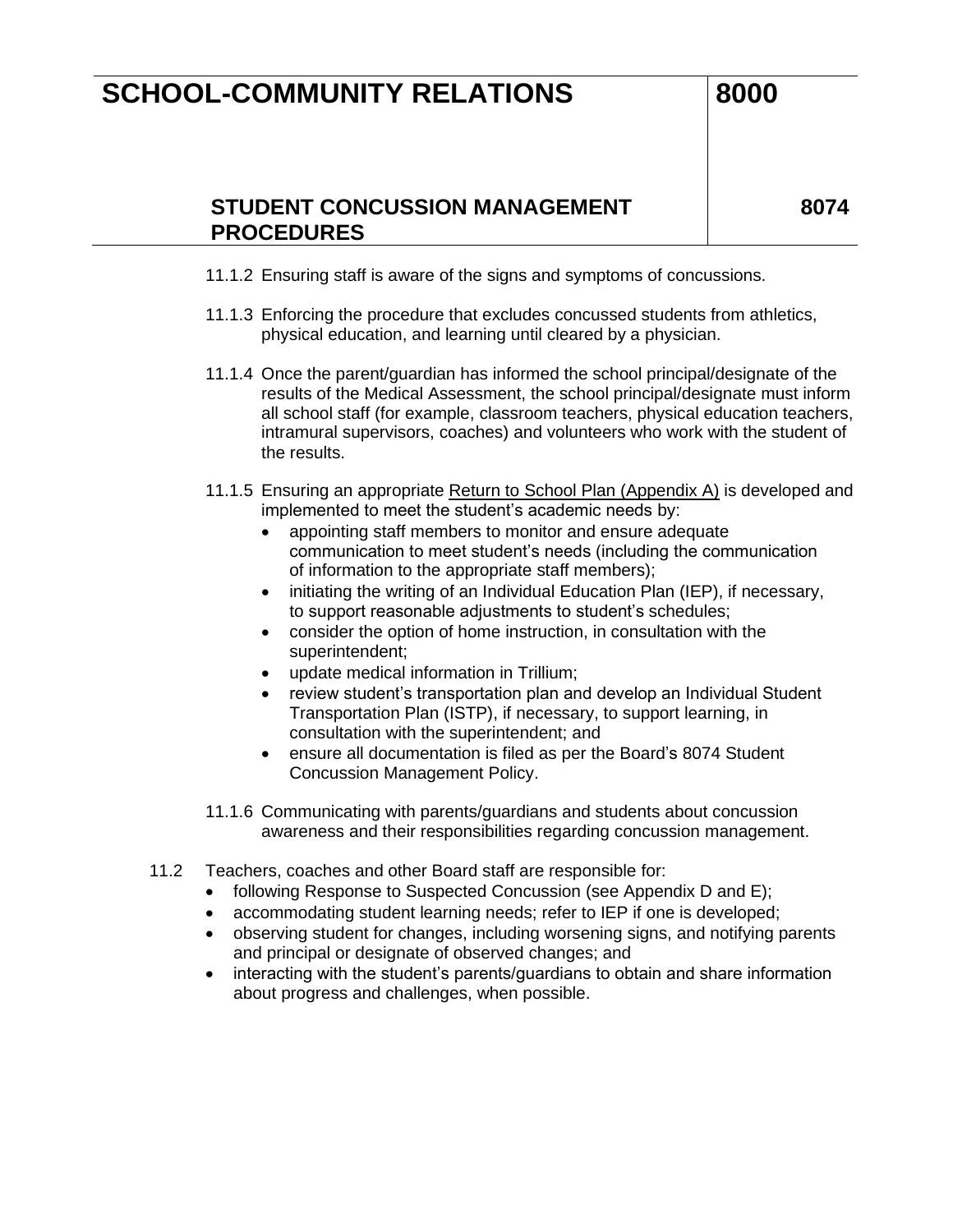### **STUDENT CONCUSSION MANAGEMENT PROCEDURES**

- 11.3 Physicians and/or other health care professionals are responsible for:
	- providing an individualized plan for returning to learning to assist in managing cognitive and physical exertion following a concussion; and
	- guiding the gradual removal of adjustments or supports that may have been instituted as part of the recovery process.
- 11.4 Parents are responsible for:
	- informing the school administration of concussions sustained by students on and off of school property;
	- monitoring their child's progress through return to play and return to learn processes;
	- interacting with school staff to obtain and share information about progress and challenges; and
	- providing initial diagnosis/accommodations and final physician clearance to school (Appendix F).
- 11.5 Students are responsible for:
	- sharing information about their progress with respect to ongoing or worsening symptoms of concussion.